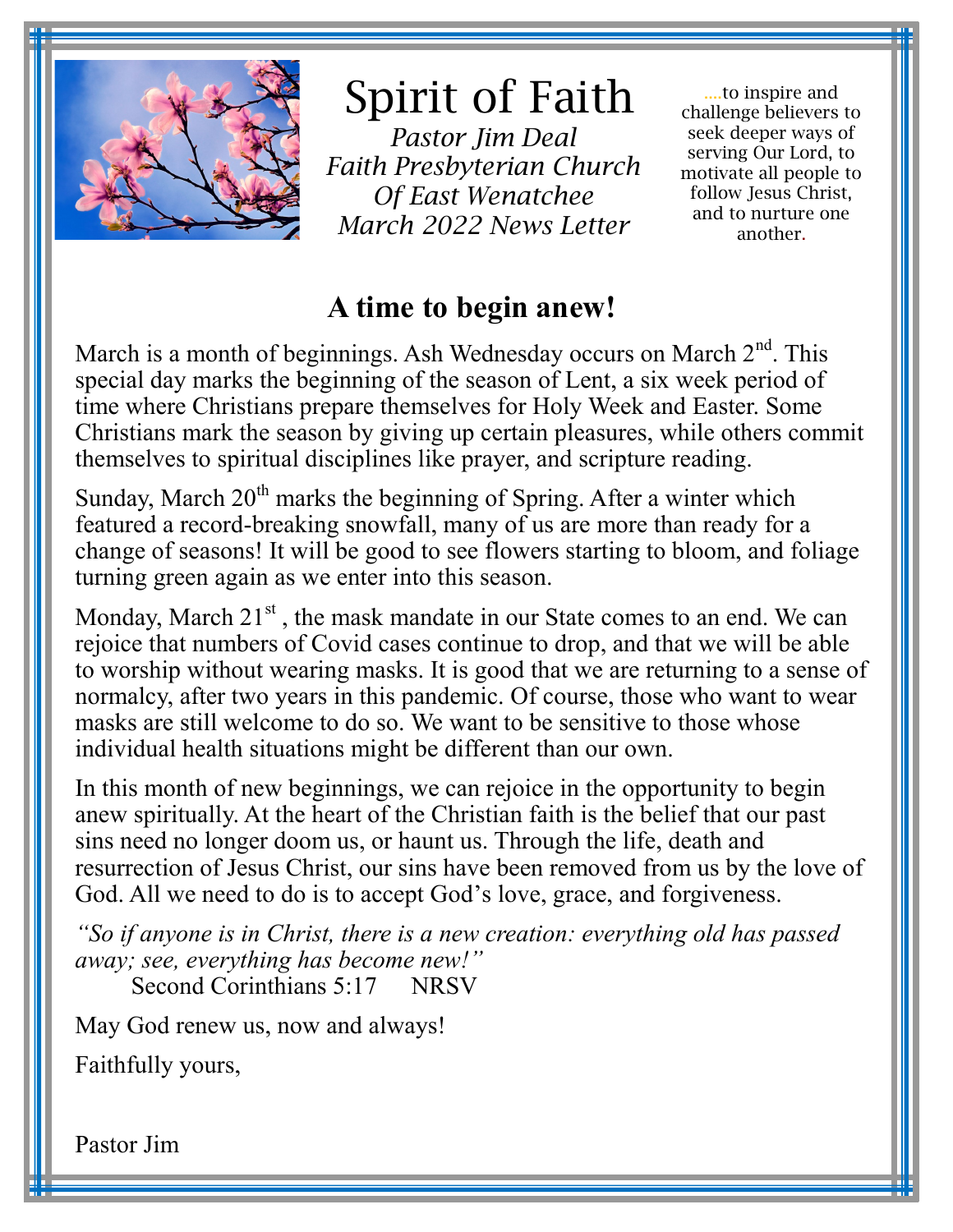PS I will be doing a sermon series during the season of Lent. It is entitled, "Reconnecting with God in the Wilderness". Here are the scriptures and sermon titles for each Lenten Sunday:

| Week 1, March 6:                      | Tested in the Wilderness                           | Matthew $4:1-11$                                                            |
|---------------------------------------|----------------------------------------------------|-----------------------------------------------------------------------------|
| Week 2, March 13:                     | Called in the Wilderness                           | Exodus 3: 1-13                                                              |
| Week 3, March 20:                     | Patient in the Wilderness                          | Deuteronomy 1: 1, 3, 6-8                                                    |
| Week 4, March 27:<br>Week 5, April 3: | Listen in the Wilderness<br>Pray in the Wilderness | Romans 12: 12, 19, 21<br>1 Kings 19:1-13<br>Mark 6: 30-32,<br>Luke 6: 12-13 |

### **Miscellaneous Announcements**

#### **Tall Timber Registration is open!**

Camps for all ages are available at Tall Timber, our Presbyterian camp near Lake Wenatchee. Scholarships are available to help defer the cost. To register, please go to talltimber.org.

#### **Ash Wednesday Service**

Come and join us for this service on Wednesday, March  $2<sup>nd</sup>$ , at 7pm in our church sanctuary. Held jointly with Saddlerock Evangelical Presbyterian Church, the service features the sacrament of communion, and the optional imposition of ashes.

#### **Mask Mandate ends**

The State of Washington has declared that the mandate requiring the wearing of masks is to end on Monday, March 21<sup>st</sup>. Therefore, we will no longer require the wearing of masks in our church building. However, anyone is welcome to wear a mask, if they choose to do so.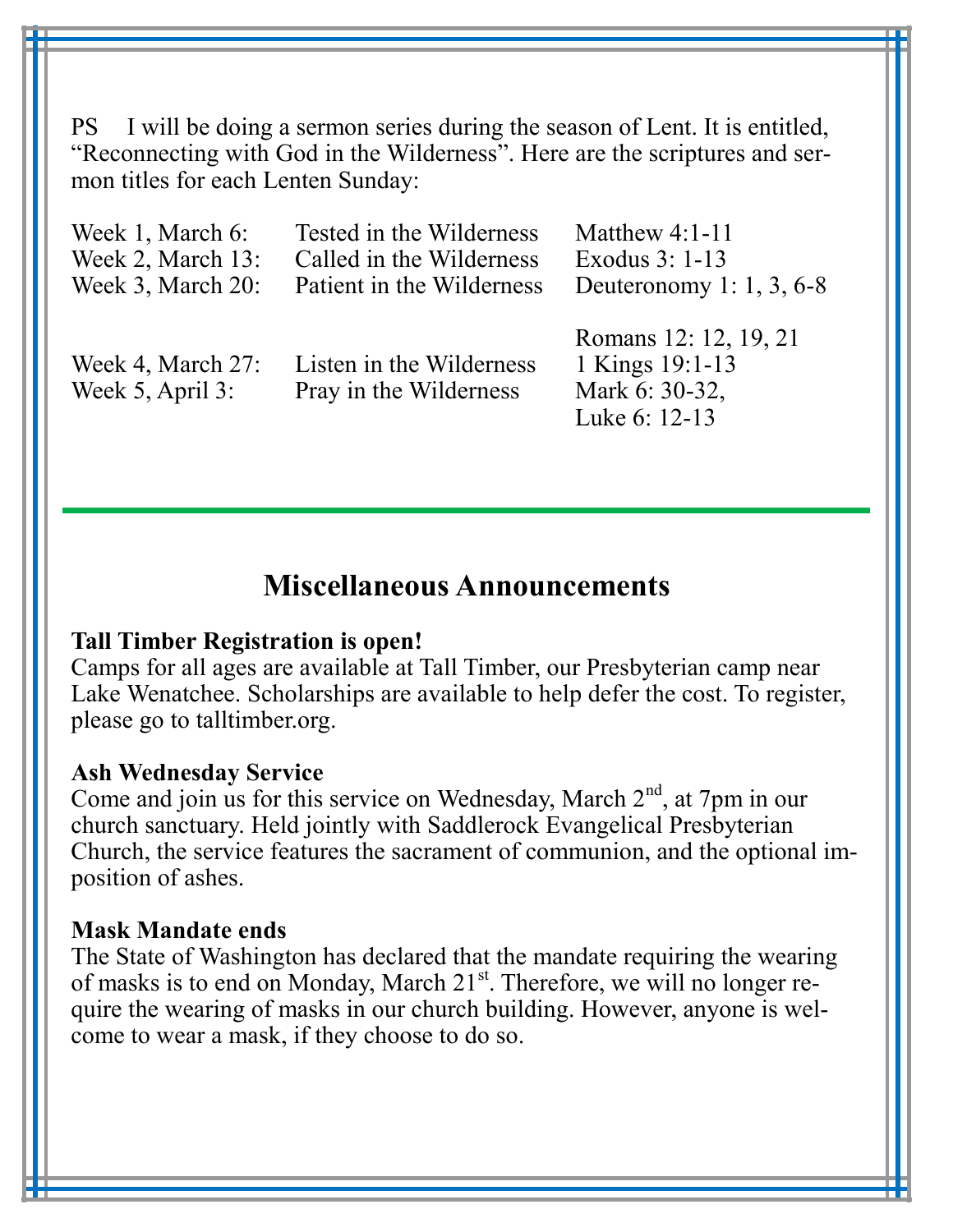## **Scholarships Available**

Faith Presbyterian Church is reminding vocational, college or university students of the availability of scholarships from the Hussey Scholarship Fund for the upcoming school year this fall. The scholarship fund was established by church members, Chuck and Alice Hussey, fourteen years ago for assisting young adults who are affiliated with our church in their pursuit of higher education. Over \$116,000 has been received by 31 students since the inception of the scholarship fund. Once again this spring, scholarships are offered to students affiliated with the Faith Presbyterian Church who are graduating seniors or others pursuing or continuing their higher education. What a wonderful opportunity for our young adults! And what generosity and foresight of Chuck and Alice Hussey!

Applicants should have the following additional qualifications:

- 3.0 GPA for high school; 2.5 GPA for college students preferred
- School and community involvement
- Leadership skills
- All applicants will be considered

Scholarship applications are due at the church no later than April 15th. This news brief is intended to provide a "heads up" and reminder to pick up the brochure and application in the narthex of the church in the near future. And students are reminded to be certain to give those individuals writing references for the application a minimum of three weeks. ALL portions of the application **n** must be received by the due date to qualify for consideration. If you have questions or would like an electronic copy of the application, please contact Pat Malone at 884-6349 or by email at [patmalone2@frontier.com.](mailto:patmalone2@frontier.com) 



*Rusty and Dee Clark March 01* 

 *Conrad & Judy Stone March 20*

*Happy Anniversary to you* 



| Lois Abplanalp | 3/12 |
|----------------|------|
| Peggy Baker    | 3/12 |
| Jim Ottosen    | 3/14 |
| Pat Malone     | 3/15 |
| Debra Briggs   | 3/20 |
| Thomas Weldy   | 3/24 |

 *Happy Birthday To All* 

## **Please Give!**

 We welcome you to give online through our web site, through the mail, or in connec tion with worship.

Thank you to all who give!